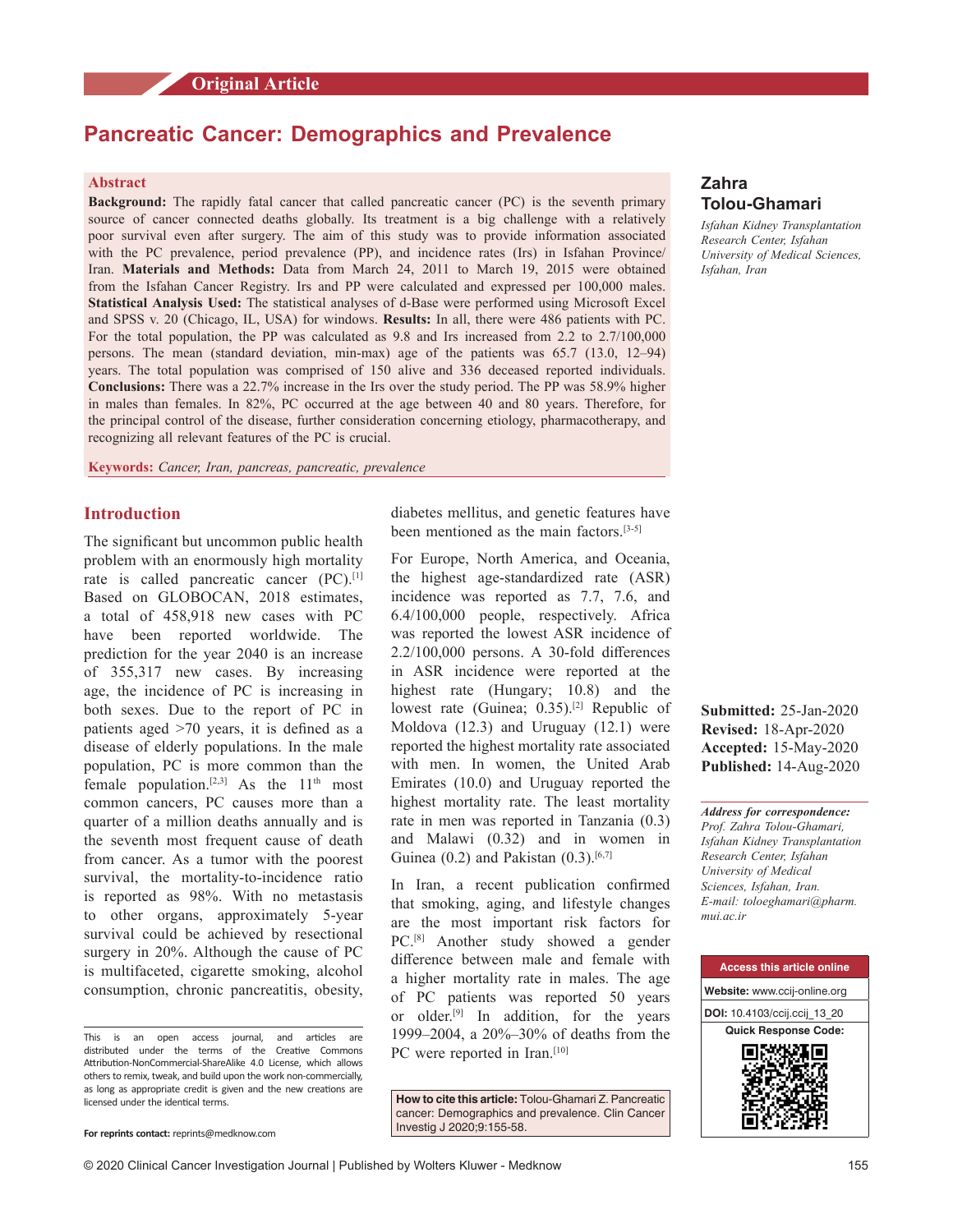The classification of PC is based on four types. When the cancer is limited to the pancreas and has grown around 2 cm, then called stage one. In stage two, there is local spread of tumor with growth of  $>2$  cm and  $\leq 4$  cm. When the tumor is widely spread and tumor cell expanded to the nearby blood vessels or nerves, but no metastasized to distant site called stage three. In stage four, cancer has spread to distant organs.<sup>[11-14]</sup>

Beside with advanced native and detailed approaches, there is a need for further investigation associated with the mortality tendency of PC because there is still no certain treatment. Therefore, this study aimed to provide period prevalence (PP) and incidence rates (Irs) data of PC in Isfahan Province, Iran.

### **Materials and Methods**

PC data from March 2011 to March 2015 were obtained from the Isfahan Cancer Registry, located at the Isfahan Deputy of Health. The study was approved by the Institutional Review Board (extracted from the project with Code no. 295115). Demographic, clinical, and pathology data, with linkage to using of the de‑identified patient name and surname, age and gender, final code for cancer diagnosis, and date of reported cancer were recorded in Microsoft Excel.

#### **Statistical analysis**

According to the International Classification of Diseases for Oncology (Third Edition), the cancer sites studied (C25) were defined. Microsoft Excel was used to arrange raw data before being inputted into the Statistical Package for the Social Science (SPSS® version 20; IBM Corp., Armonk, NY, USA) for analysis. Age, as a continuous variable, was expressed as mean  $\pm$  standard deviation (SD). The total population of Isfahan was obtained from the Isfahan/Program and Budget Management Organization. PP was calculated as the proportion of the total cases over the period of the years 2011–2015/to populations at risk during the same time period  $\times$ 100 000. The Irs were calculated by dividing new cases of cancer during a given time period/ to the population at risk during the same time period  $\times$ 100,000.[15‑21]

### **Results**

Associated with the period of study, there were 486 patients with PC. For the total population, the PP was calculated as 9.8 which corresponded to a value of 7.5 for females and 11.9 for males/100,000 population. Figure 1 shows the distribution of age, according to gender. With a minimum of 12 and a maximum of 94, the mean age  $\pm$  SD was  $65.7 \pm 13.0$  years. Ages related to PC from 10 to 40, 40–80, and 80–94 years of life in females versus males were as follows: 7, 34, and 25 (females) versus 12, 50, and 38 (males). Figure 2 shows the Irs for the related years of study. The calculated Irs for each year were as follows:



**Figure 1: Distribution of age in pancreatic cancer**

2 (2011–2012), 2.2 (2012–2013), 2.8 (2013–2014), and 2.7 (2014–2015), correspondingly. As shown in Figure 3, death reported data were associated with 336 records out of the total population  $(n = 486)$ . One sample Kolmogorov–Smirnov test confirmed normal distribution of age among deceased patients  $(P = 0.03)$  with a mean  $\pm$  SD of  $67.2 \pm 13.3$  years (ranged 12–94 years).

#### **Discussion**

The prevalence and incidence of PC differs significantly across regions and populations. Available reports indicate an increase in mortality in the United States, European countries, Japan, and China.<sup>[22-24]</sup>

In addition to geographic variations and genetic differences<sup>[25-28]</sup> and in agreement with previous publications, associated with the PC mortality, [1-3] this investigation indicated a 69% mortality rate, with a 22.7% increase in the trend of PC incidence.

The PP of PC was 9.8 that corresponded to a value of 7.5 for females and 11.9 for males/100,000 persons in Isfahan Province/Iran. This is in agreement with previously published articles that confirmed ethnicity, male sex, cigarette smoking, daily diet based on a low amount of vegetables and fruits, high consumption of red meat, obesity, diabetes mellitus, and chronic pancreatitis have been mentioned as the main risk factors.<sup>[8-10,29-31]</sup>

In this study, the mean age of patients was 65.7 years, and this is in agreement with previous publication that confirmed an age of  $>60$  years as a risk factor for PC.<sup>[22]</sup> Other publications confirmed that PC is rarely identified before 55 years of age, and it can be distinct as a disease of elderly populations, since the maximum occurrence is reported in people over 70 years.<sup>[2,3,22]</sup> In this study, PC occurred at the ages between 10 and 50 years in 9% of the total population.

Previous publication reported 220,000 deaths annually for PC<sup>[3]</sup> in which, among industrialized countries, mentioned as the fifth leading cause of death from cancer.[23] In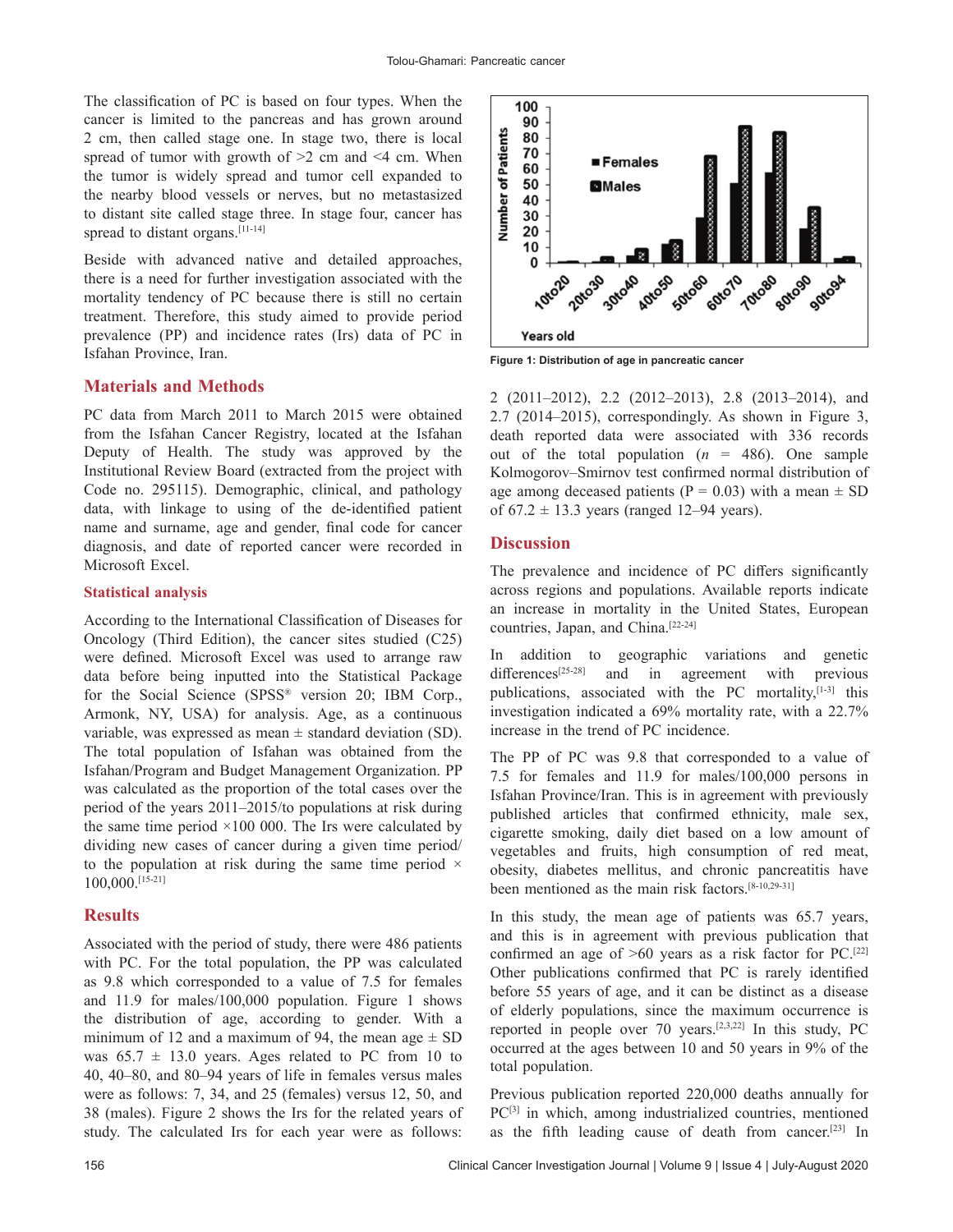

this study, dead/alive reported data were 69%, which is in agreement with previously published articles that mentioned PC as one of the most deadly common cancer types.[22,23] Previous publication reported a higher mortality from PC in males when compared to females.[24] In Isfahan Province/Iran, mortality from PC in both genders was 129/184 in females versus 207/302 in males. Regarding to sex, as similar as other studies, we found male and female differences in Ir (11.9 vs. 7.5) per 100,000 persons, respectively.

The burden of the PC is increasing, and based on the estimation of the International Agency for Research on Cancer, global PC rates tend to increase.<sup>[31-34]</sup> Therefore, from this survey, plan for a change in strategy based on the prevention and early diagnosis, lifestyle changes, awareness campaigns, and advanced pharmacotherapy management recommended for health authorities and policymakers in Iran.

## **Conclusions**

With a closer distance between the incidence and mortality rates, the worldwide problem, PC necessitates a comprehensive determination. Many risk factors have been identified as the cause of PC in patients.

In Isfahan Province/Iran, the PP associated with PC was with a value of  $9.8/100,000$  persons with a significant increase in the incidence from 2011 to 2015. These outcomes highlighted a greater effort toward advanced pharmacotherapy, prevention, and early diagnosis of PC in Iran.

#### **Financial support and sponsorship**

Nil.

#### **Conflicts of interest**

We extend our thanks to Isfahan University of Medical Sciences for supporting this study.



**Figure 2: Incidence of pancreatic cancer Figure 3: Death/alive reported data on pancreatic cancer**

#### **References**

- 1. Thapa P. Epidemiology of pancreatic and periampullary cancer. Indian J Surg 2015;77:358‑61.
- 2. Bray F, Ferlay J, Soerjomataram I, Siegel RL, Torre LA, Jemal A. Global cancer statistics 2018: GLOBOCAN estimates of incidence and mortality worldwide for 36 cancers in 185 countries. CA Cancer J Clin 2018;68:394‑424.
- 3. Rawla P, Sunkara T, Gaduputi V. Epidemiology of pancreatic cancer: Global trends, etiology and risk factors. World J Oncol 2019;10:10‑27.
- 4. Parkin DM, Bray F, Ferlay J, Pisani P. Global cancer statistics. CA Cancer J Clin 2002;55:74‑108.
- 5. Baradaran B, Shahbazi R, Khordadmehr M. Dysregulation of key microRNAs in pancreatic cancer development. Biomed Pharmacother 2019;109:1008‑15.
- 6. Oberstein PE, Olive KP. Pancreatic cancer: Why is it so hard to treat? Therap Adv Gastroenterol 2013;6:321‑37.
- 7. Levi F, Lucchini F, Negri E, La Vecchia C. Pancreatic cancer mortality in Europe: The leveling of an epidemic. Pancreas 2003;27:139‑42.
- 8. Siri FH, Salehiniya H. Pancreatic cancer in Iran: An epidemiological review. J Gastrointest Cancer 2020;51:418‑24.
- 9. Pourhoseingholi MA, Pourhoseingholi A, Vahedi M, Ashtari S, Safaee A, Moghimi‑Dehkordi B, *et al*. Decreased trend of pancreatic cancer mortality in Iran. Asian Pac J Cancer Prev 2011;12:153‑5.
- 10. Taghavi A, Fazeli Z, Vahedi M, Baghestani AR, Zali MR, Pourhoseingholi MA. Pancreatic cancer mortality and misclassification‑Bayesian analysis. Asian Pac J Cancer Prev 2011;12:2271‑4.
- 11. Torgeson A, Tao R, Garrido-Laguna I, Willen B, Dursteler A, Lloyd S. Large database utilization in health outcomes research in pancreatic cancer: An update. J Gastrointest Oncol 2018;9:996‑1004.
- 12. Capasso M, Franceschi M, Rodriguez‑Castro KI, Crafa P, Cambiè G, Miraglia C, *et al*. Epidemiology and risk factors of pancreatic cancer. Acta Biomed 2018;89:141‑6.
- 13. McGuigan A, Kelly P, Turkington RC, Jones C, Coleman HG, McCain RS. Pancreatic cancer: A review of clinical diagnosis, epidemiology, treatment and outcomes. World J Gastroenterol 2018;24:4846‑61.
- 14. Weledji FP, Enoworock G, Mokake M, Sinju M. How Grim is Pancreatic Cancer? Oncol Rev 2016;10:294.
- 15. Mazdak H, Tolou‑Ghamari Z. Preliminary study of prevalence